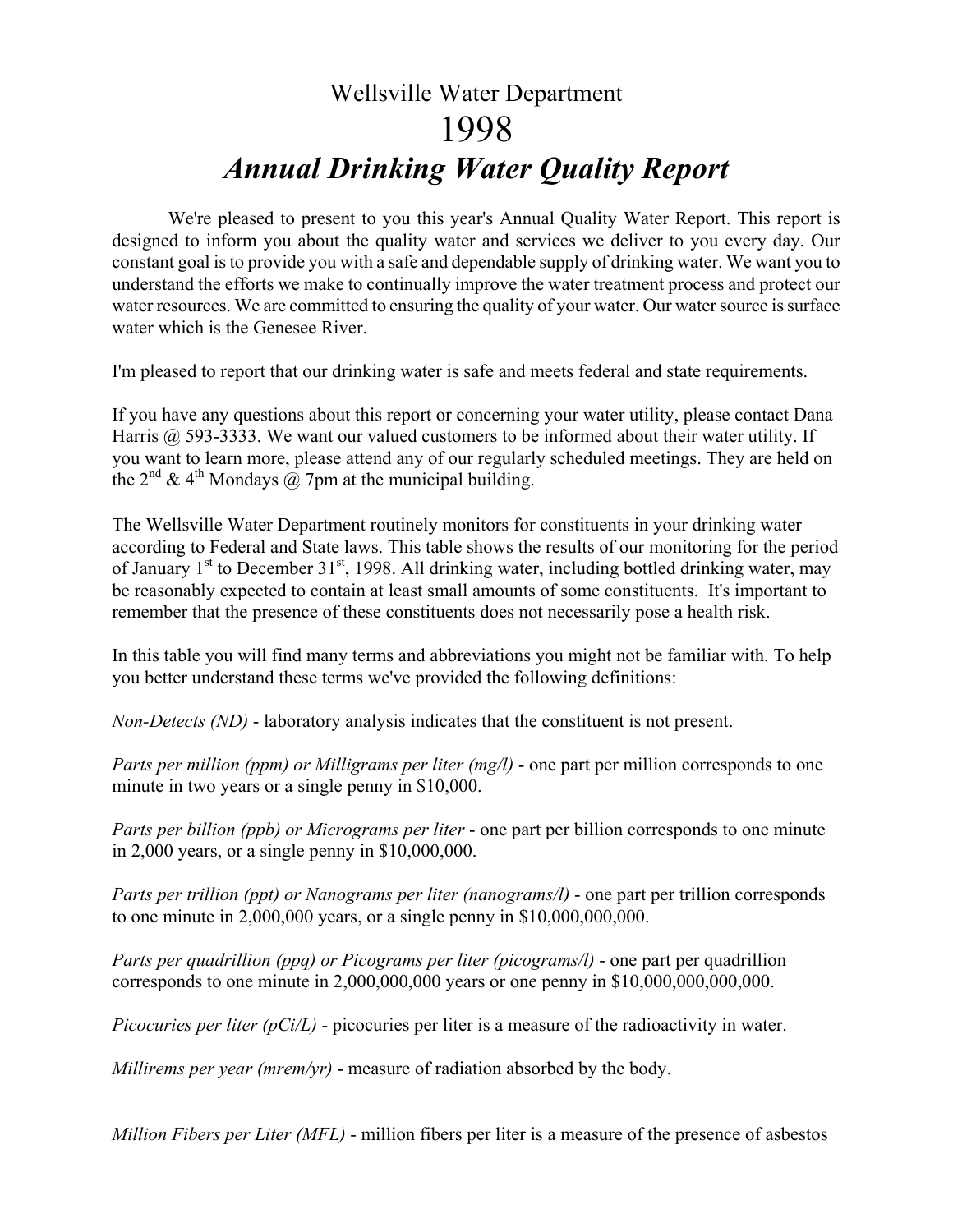fibers that are longer than 10 micrometers.

Г

*Nephelometric Turbidity Unit (NTU)* - nephelometric turbidity unit is a measure of the clarity of water. Turbidity in excess of 5 NTU is just noticeable to the average person.

*Action Level* - the concentration of a contaminant which, if exceeded, triggers treatment or other requirements which a water system must follow.

*Treatment Technique (TT)* - A treatment technique is a required process intended to reduce the level of a contaminant in drinking water.

*Maximum Contaminant Level* - The AMaximum Allowed@ (MCL) is the highest level of a contaminant that is allowed in drinking water. MCLs are set as close to the MCLGs as feasible using the best available treatment technology.

*Maximum Contaminant Level Goal* - The AGoal@(MCLG) is the level of a contaminant in drinking water below which there is no known or expected risk to health. MCLGs allow for a margin of safety.

| <b>TEST RESULTS</b>                              |                  |                   |                     |                  |                                                                                                                                                     |                                        |  |  |
|--------------------------------------------------|------------------|-------------------|---------------------|------------------|-----------------------------------------------------------------------------------------------------------------------------------------------------|----------------------------------------|--|--|
| Contaminant                                      | Violation<br>Y/N | Level<br>Detected | Unit<br>Measurement | <b>MCLG</b>      | <b>MCL</b>                                                                                                                                          | Likely Source of Contamination         |  |  |
| <b>Microbiological Contaminants</b>              |                  |                   |                     |                  |                                                                                                                                                     |                                        |  |  |
| 1. Total Coliform<br>Bacteria                    | $\mathbf N$      |                   |                     | $\theta$         | presence of<br>coliform<br>bacteria in<br>$5%$ of<br>monthly<br>samples                                                                             | Naturally present in the environment   |  |  |
| 2. Fecal coliform<br>and $E_{\cdot}$ <i>coli</i> | N                |                   |                     | $\theta$         | a routine<br>sample and<br>repeat<br>sample are<br>total<br>coliform<br>positive,<br>and one is<br>also fecal<br>coliform or<br>E. coli<br>positive | Human and animal fecal waste           |  |  |
| 3. Turbidity                                     | N                | 0.09              | <b>NTU</b>          | n/a              | 0.50                                                                                                                                                | Soil runoff                            |  |  |
| <b>Radioactive Contaminants</b>                  |                  |                   |                     |                  |                                                                                                                                                     |                                        |  |  |
| 4. Beta/photon emitters                          | $\, {\bf B}$     | $\overline{a}$    | mrem/yr             | $\mathbf{0}$     | 4                                                                                                                                                   | Decay of natural and man-made deposits |  |  |
| 5. Alpha emitters                                | $\mathbf B$      | $\overline{a}$    | pCi/1               | $\boldsymbol{0}$ | 15                                                                                                                                                  | Erosion of natural deposits            |  |  |
| 6. Combined radium                               | N                | N <sub>D</sub>    | pCi/1               | $\overline{0}$   | 5                                                                                                                                                   | Erosion of natural deposits            |  |  |

5/13/96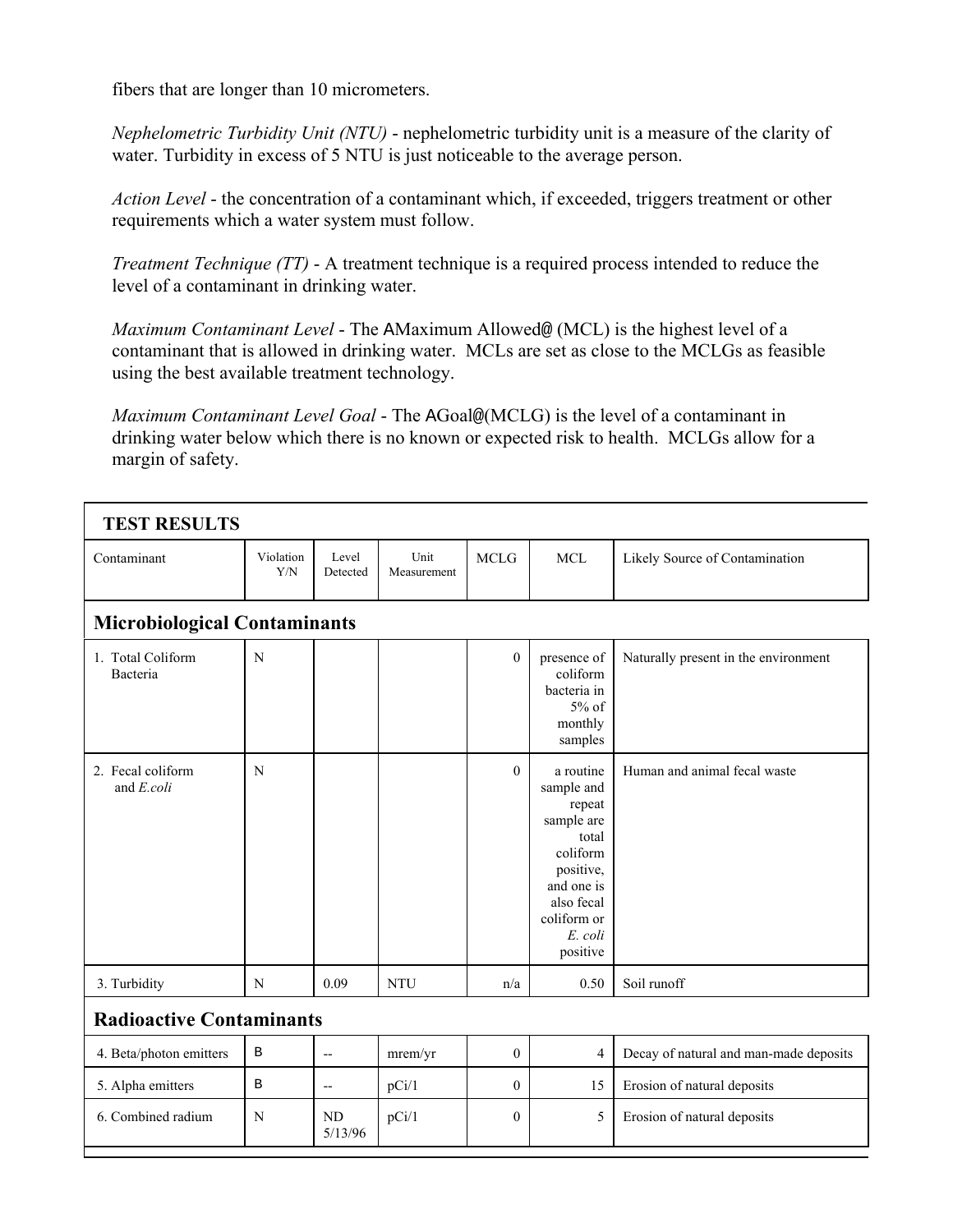| <b>Inorganic Contaminants</b>                                             |   |                      |            |                |                |                                                                                                                                              |  |
|---------------------------------------------------------------------------|---|----------------------|------------|----------------|----------------|----------------------------------------------------------------------------------------------------------------------------------------------|--|
| 7. Antimony                                                               | N | <b>ND</b>            | ppb        | 6              | 6              | Discharge from petroleum refineries; fire<br>retardants; ceramics; electronics; solder                                                       |  |
| 8. Arsenic                                                                | N | ND<br>1/11/96        | ppb        | n/a            | 50             | Erosion of natural deposits; runoff from<br>orchards; runoff from glass and<br>electronics production wastes                                 |  |
| 9. Asbestos                                                               | N | <b>ND</b><br>4/6/93  | <b>MFL</b> | $\overline{7}$ | $\tau$         | Decay of asbestos cement water mains;<br>erosion of natural deposits                                                                         |  |
| 10. Barium                                                                | N | <b>ND</b>            | ppm        | $\overline{2}$ | $\overline{2}$ | Discharge of drilling wastes; discharge<br>from metal refineries; erosion of natural<br>deposits                                             |  |
| 11. Beryllium                                                             | N | ND<br>1/19/93        | ppb        | $\overline{4}$ | $\overline{4}$ | Discharge from metal refineries and coal-<br>burning factories; discharge from<br>electrical, aerospace, and defense<br>industries           |  |
| 12. Cadmium                                                               | N | ND                   | ppb        | 5              | 5              | Corrosion of galvanized pipes; erosion of<br>natural deposits; discharge from metal<br>refineries; runoff from waste batteries<br>and paints |  |
| 13. Chromium                                                              | N | <b>ND</b>            | ppb        | 100            | 100            | Discharge from steel and pulp mills;<br>erosion of natural deposits                                                                          |  |
| 14. Copper                                                                | N | 0.46                 | ppm        | 1.3            | $AL=1.3$       | Corrosion of household plumbing<br>systems; erosion of natural deposits;<br>leaching from wood preservatives                                 |  |
| 15. Cyanide                                                               | N | <b>ND</b><br>1/19/93 | ppb        | 200            | 200            | Discharge from steel/metal factories;<br>discharge from plastic and fertilizer<br>factories                                                  |  |
| 16. Fluoride                                                              | N | 1.16                 | ppm        | $\overline{4}$ | $\overline{4}$ | Erosion of natural deposits; water<br>additive which promotes strong teeth;<br>discharge from fertilizer and aluminum<br>factories           |  |
| 17. Lead                                                                  | N | 7                    | ppb        | $\mathbf{0}$   | $AL=15$        | Corrosion of household plumbing<br>systems, erosion of natural deposits                                                                      |  |
| 18. Mercury<br>(inorganic)                                                | N | .5                   | ppb        | $\overline{2}$ | 2              | Erosion of natural deposits; discharge<br>from refineries and factories; runoff from<br>landfills; runoff from cropland                      |  |
| 19. Nitrate<br>(as Nitrogen)                                              | N | 1.66                 | ppm        | 10             | 10             | Runoff from fertilizer use; leaching from<br>septic tanks, sewage; erosion of natural<br>deposits                                            |  |
| 20. Nitrite<br>(as Nitrogen)                                              | N | <b>ND</b><br>1/19/93 | ppm        | 1              | 1              | Runoff from fertilizer use; leaching from<br>septic tanks, sewage; erosion of natural<br>deposits                                            |  |
| 21. Selenium                                                              | N | <b>ND</b><br>1/19/93 | ppb        | 50             | 50             | Discharge from petroleum and metal<br>refineries; erosion of natural deposits;<br>discharge from mines                                       |  |
| 22. Thallium                                                              | N | ND<br>1/19/93        | ppb        | 0.5            | $\overline{2}$ | Leaching from ore-processing sites;<br>discharge from electronics, glass, and<br>drug factories                                              |  |
| <b>Synthetic Organic Contaminants including Pesticides and Herbicides</b> |   |                      |            |                |                |                                                                                                                                              |  |

Т

Т

Т

L

Т

┬

Т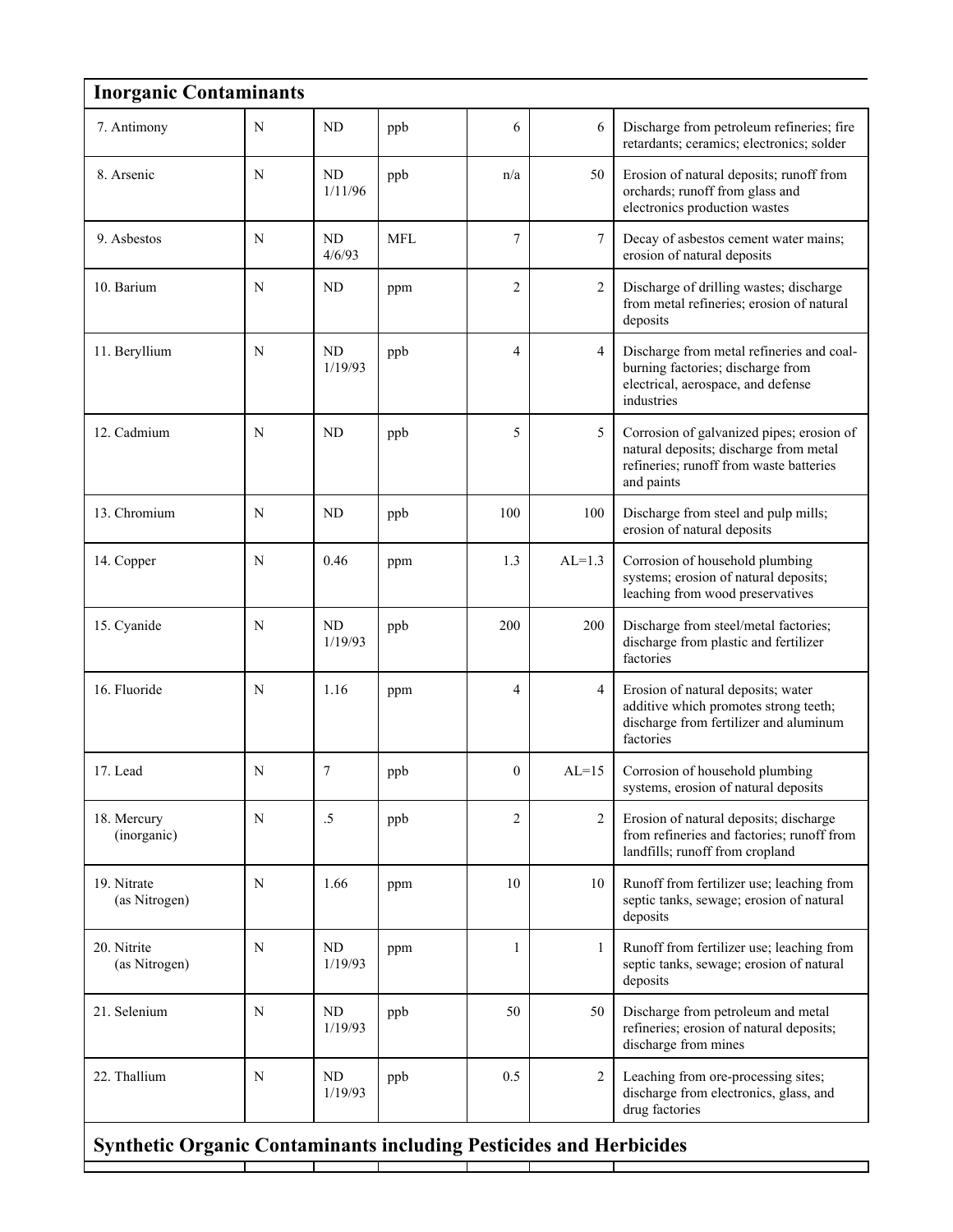| 23.2,4-D                           | N           | ND                       | ppb         | 70               | 70             | Runoff from herbicide used on row crops                                                           |
|------------------------------------|-------------|--------------------------|-------------|------------------|----------------|---------------------------------------------------------------------------------------------------|
| 24.2,4,5-TP<br>(Silvex)            | N           | ND                       | ppb         | 50               | 50             | Residue of banned herbicide                                                                       |
| 25. Acrylamide                     | B           | В                        |             | $\mathbf{0}$     | <b>TT</b>      | Added to water during<br>sewage/wastewater treatment                                              |
| 26. Alachlor                       | N           | <b>ND</b>                | ppb         | $\overline{0}$   | $\overline{c}$ | Runoff from herbicide used on row crops                                                           |
| 27. Atrazine                       | N           | <b>ND</b>                | ppb         | 3                | 3              | Runoff from herbicide used on row crops                                                           |
| 28. Benzo(a)pyrene<br>(PAH)        | N           | ND                       | nanograms/1 | $\mathbf{0}$     | 200            | Leaching from linings of water storage<br>tanks and distribution lines                            |
| 29. Carbofuran                     | N           | <b>ND</b>                | ppb         | 40               | 40             | Leaching of soil fumigant used on rice<br>and alfalfa                                             |
| 30. Chlordane                      | N           | ND                       | ppb         | $\mathbf{0}$     | $\overline{c}$ | Residue of banned termiticide                                                                     |
| 31. Dalapon                        | N           | ND                       | ppb         | 200              | 200            | Runoff from herbicide used on rights of<br>way                                                    |
| 32. Di(2-ethylhexyl)<br>adipate    | N           | ND                       | ppb         | 400              | 400            | Discharge from chemical factories                                                                 |
| 33. Di(2-ethylhexyl)<br>phthalate  | N           | ND                       | ppb         | $\mathbf{0}$     | 6              | Discharge from rubber and chemical<br>factories                                                   |
| 34. Dibromochloro-<br>propane      | N           | <b>ND</b>                | nanograms/1 | $\theta$         | 200            | Runoff/leaching from soil fumigant used<br>on soybeans, cotton, pineapples, and<br>orchards       |
| 35. Dinoseb                        | N           | <b>ND</b>                | ppb         | $\overline{7}$   | 7              | Runoff from herbicide used on soybeans<br>and vegetables                                          |
| 36. Diquat                         | $\mathbf B$ | $\overline{\phantom{a}}$ | ppb         | 20               | 20             | Runoff from herbicide use                                                                         |
| 37. Dioxin<br>$[2,3,7,8-TCDD]$     | B           |                          | picograms/l | $\mathbf{0}$     | 30             | Emissions from waste incineration and<br>other combustion; discharge from<br>chemical factories   |
| 38. Endothall                      | B           |                          | ppb         | 100              | 100            | Runoff from herbicide use                                                                         |
| 39. Endrin                         | N           | ND                       | ppb         | $\overline{c}$   | $\overline{c}$ | Residue of banned insecticide                                                                     |
| 40. Epichlorohydrin                | B           | $\overline{\phantom{a}}$ |             | $\overline{0}$   | TT             | Discharge from industrial chemical<br>factories; an impurity of some water<br>treatment chemicals |
| 41. Ethylene dibromide             | N           | ND                       | nanograms/1 | $\mathbf{0}$     | 50             | Discharge from petroleum refineries                                                               |
| 42. Glyphosate                     | $\mathbf N$ | ND                       | ppb         | 700              | 700            | Runoff from herbicide use                                                                         |
| 43. Heptachlor                     | N           | ND                       | nanograms/1 | $\boldsymbol{0}$ | 400            | Residue of banned termiticide                                                                     |
| 44. Heptachlor epoxide             | $\mathbf N$ | ND                       | nanograms/1 | $\mathbf{0}$     | 200            | Breakdown of heptachlor                                                                           |
| 45. Hexachlorobenzene              | N           | ND                       | ppb         | $\overline{0}$   | 1              | Discharge from metal refineries and<br>agricultural chemical factories                            |
| 46. Hexachlorocyclo-<br>pentadiene | N           | ND                       | ppb         | 50               | 50             | Discharge from chemical factories                                                                 |
| 47. Lindane                        | N           | ND                       | nanograms/l | 200              | 200            | Runoff/leaching from insecticide used on<br>cattle, lumber, gardens                               |
| 48. Methoxychlor                   | N           | ND                       | ppb         | 40               | 40             | Runoff/leaching from insecticide used on<br>fruits, vegetables, alfalfa, livestock                |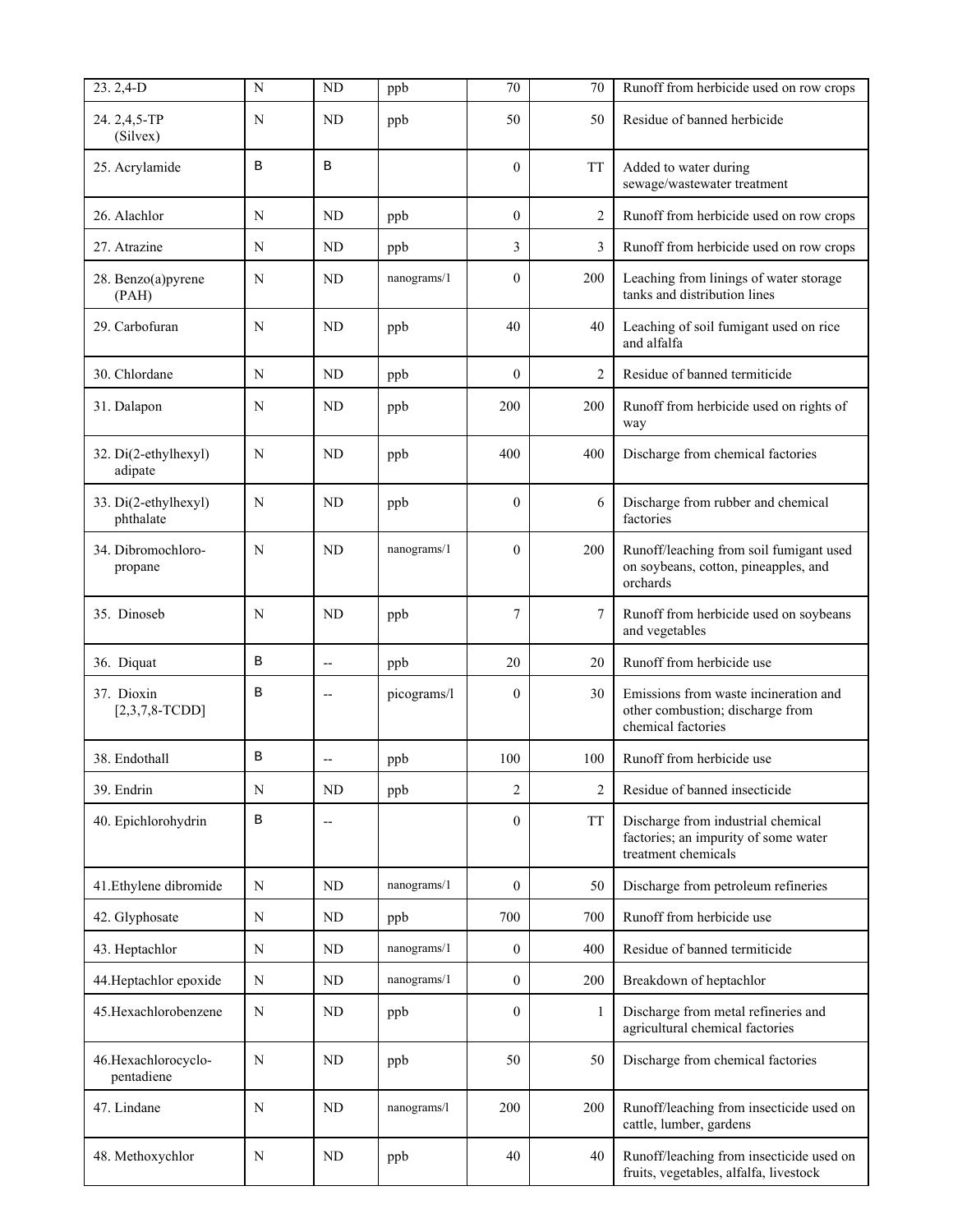| 49. Oxamyl [Vydate]                        | N           | <b>ND</b> | ppb         | 200            | 200            | Runoff/leaching from insecticide used on<br>apples, potatoes and tomatoes  |  |  |
|--------------------------------------------|-------------|-----------|-------------|----------------|----------------|----------------------------------------------------------------------------|--|--|
| 50. PCBs<br>[Polychlorinated<br>biphenyls] | N           | <b>ND</b> | nanograms/1 | $\theta$       | 500            | Runoff from landfills; discharge of waste<br>chemicals                     |  |  |
| 51. Pentachlorophenol                      | N           | <b>ND</b> | ppb         | $\mathbf{0}$   | $\mathbf{1}$   | Discharge from wood preserving<br>factories                                |  |  |
| 52. Picloram                               | N           | ND        | ppb         | 500            | 500            | Herbicide runoff                                                           |  |  |
| 53. Simazine                               | N           | <b>ND</b> | ppb         | 4              | $\overline{4}$ | Herbicide runoff                                                           |  |  |
| 54. Toxaphene                              | N           | <b>ND</b> | ppb         | $\mathbf{0}$   | 3              | Runoff/leaching from insecticide used on<br>cotton and cattle              |  |  |
| <b>Volatile Organic Contaminants</b>       |             |           |             |                |                |                                                                            |  |  |
| 55. Benzene                                | N           | ND        | ppb         | $\mathbf{0}$   | 5              | Discharge from factories; leaching from<br>gas storage tanks and landfills |  |  |
| 56. Carbon<br>tetrachloride                | N           | ND        | ppb         | $\theta$       | 5              | Discharge from chemical plants and other<br>industrial activities          |  |  |
| 57. Chlorobenzene                          | N           | <b>ND</b> | ppb         | 100            | 100            | Discharge from chemical and agricultural<br>chemical factories             |  |  |
| 58. o-Dichlorobenzene                      | В           | $-$       | ppb         | 600            | 600            | Discharge from industrial chemical<br>factories                            |  |  |
| 59. p-Dichlorobenzene                      | B           | $-$       | ppb         | 75             | 75             | Discharge from industrial chemical<br>factories                            |  |  |
| $60.1,2-$<br>Dichloroethane                | N           | ND        | ppb         | $\theta$       | 5              | Discharge from industrial chemical<br>factories                            |  |  |
| $61.1,1$ -<br>Dichloroethylene             | N           | <b>ND</b> | ppb         | 7              | 7              | Discharge from industrial chemical<br>factories                            |  |  |
| 62. cis-1,2-<br>Dichloroethylene           | N           | ND        | ppb         | 70             | 70             | Discharge from industrial chemical<br>factories                            |  |  |
| 63. trans - $1,2$ -<br>Dichloroethylene    | N           | ND        | ppb         | 100            | 100            | Discharge from industrial chemical<br>factories                            |  |  |
| 64. Dichloromethane                        | N           | ND        | ppb         | $\overline{0}$ | 5              | Discharge from pharmaceutical and<br>chemical factories                    |  |  |
| $65.1.2-$<br>Dichloropropane               | N           | ND        | ppb         | $\overline{0}$ | 5              | Discharge from industrial chemical<br>factories                            |  |  |
| 66. Ethylbenzene                           | N           | ND        | ppb         | 700            | 700            | Discharge from petroleum refineries                                        |  |  |
| 67. Styrene                                | N           | ND        | ppb         | 100            | 100            | Discharge from rubber and plastic<br>factories; leaching from landfills    |  |  |
| 68. Tetrachloroethylene                    | N           | ND        | ppb         | $\mathbf{0}$   | 5              | Leaching from PVC pipes; discharge<br>from factories and dry cleaners      |  |  |
| 69.1,2,4<br>Trichlorobenzene               | N           | ND        | ppb         | 70             | 70             | Discharge from textile-finishing factories                                 |  |  |
| $70.1,1,1$ -<br>Trichloroethane            | N           | ND        | ppb         | 200            | 200            | Discharge from metal degreasing sites<br>and other factories               |  |  |
| $71.1,1,2$ -<br>Trichloroethane            | $\mathbf N$ | ND        | ppb         | 3              | 5              | Discharge from industrial chemical<br>factories                            |  |  |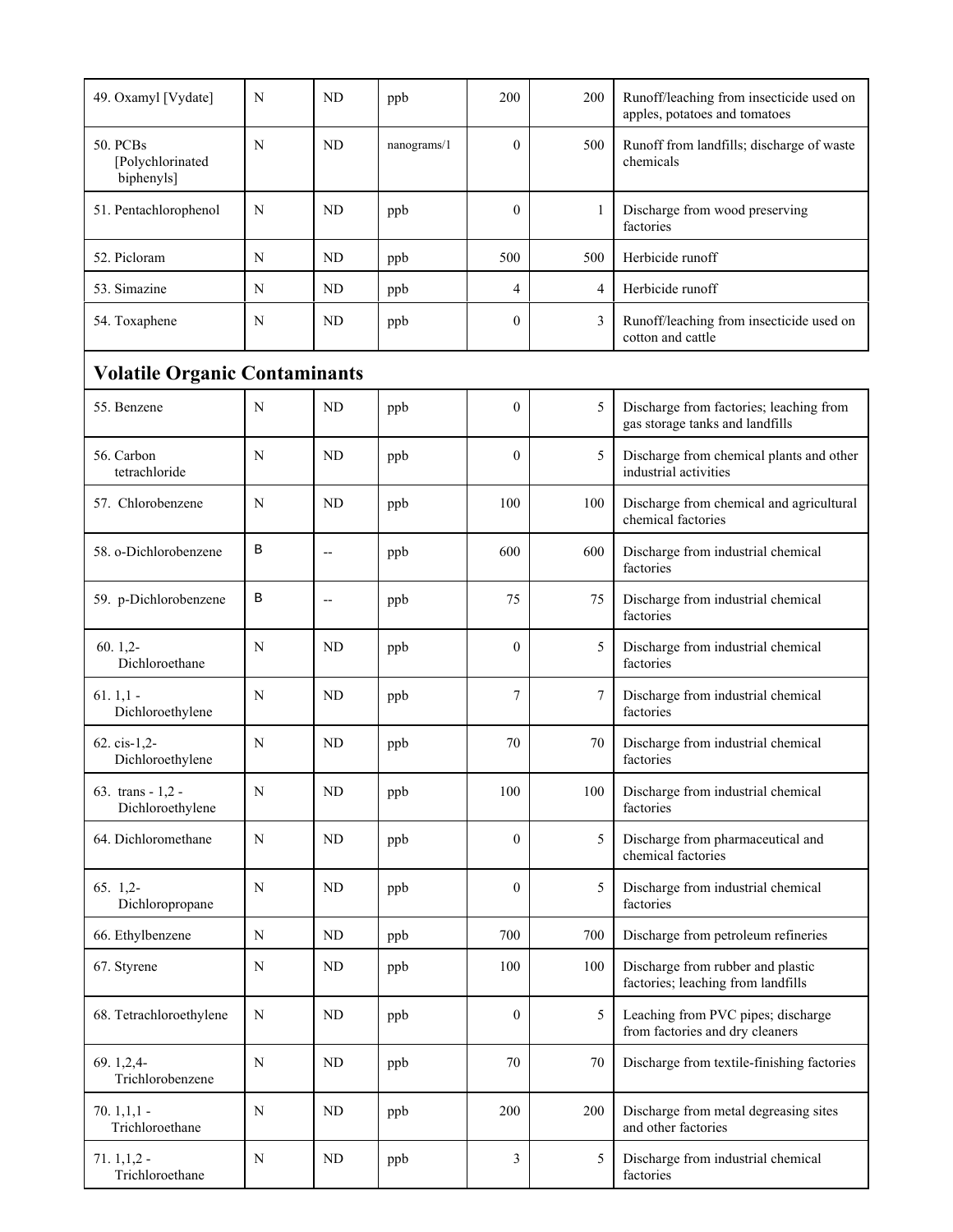| 72. Trichloroethylene                  | N | ND             | ppb | $\theta$ |                | Discharge from metal degreasing sites<br>and other factories             |
|----------------------------------------|---|----------------|-----|----------|----------------|--------------------------------------------------------------------------|
| 73. TTHM<br>[Total<br>trihalomethanes] | N | ND.<br>12/9/97 | ppb | $\Omega$ | 100            | By-product of drinking water<br>chlorination                             |
| 74. Toluene                            | N | ND             | ppm |          |                | Discharge from petroleum factories                                       |
| 75. Vinyl Chloride                     | N | ND             | ppb | $\Omega$ | $\overline{2}$ | Leaching from PVC piping; discharge<br>from plastics factories           |
| 76. Xylenes                            | N | ND             | ppm | 10       | 10             | Discharge from petroleum factories;<br>discharge from chemical factories |

What does this mean?

As you can see by the table, our system had no violations. We=re proud that your drinking water meets or exceeds all Federal and State requirements. We have learned through our monitoring and testing that some constituents have been detected. The EPA has determined that your water IS SAFE at these levels.

All drinking water, including bottled water, may reasonably be expected to contain at least small amounts of some contaminants. The presence of contaminants does not necessarily indicate that the water poses a health risk. More information about contaminants and potential health effects can be obtained by calling the Environmental Protection Agency=s Safe Drinking Water Hotline at 1-800-426-4791.

MCL=s are set at very stringent levels. To understand the possible health effects described for many regulated constituents, a person would have to drink 2 liters of water every day at the MCL level for a lifetime to have a one-in-a-million chance of having the described health effect.

Thank you for allowing us to continue providing your family with clean, quality water this year. In order to maintain a safe and dependable water supply we sometimes need to make improvements that will benefit all of our customers. These improvements are sometimes reflected as rate structure adjustments. Thank you for understanding.

Some people may be more vulnerable to contaminants in drinking water than the general